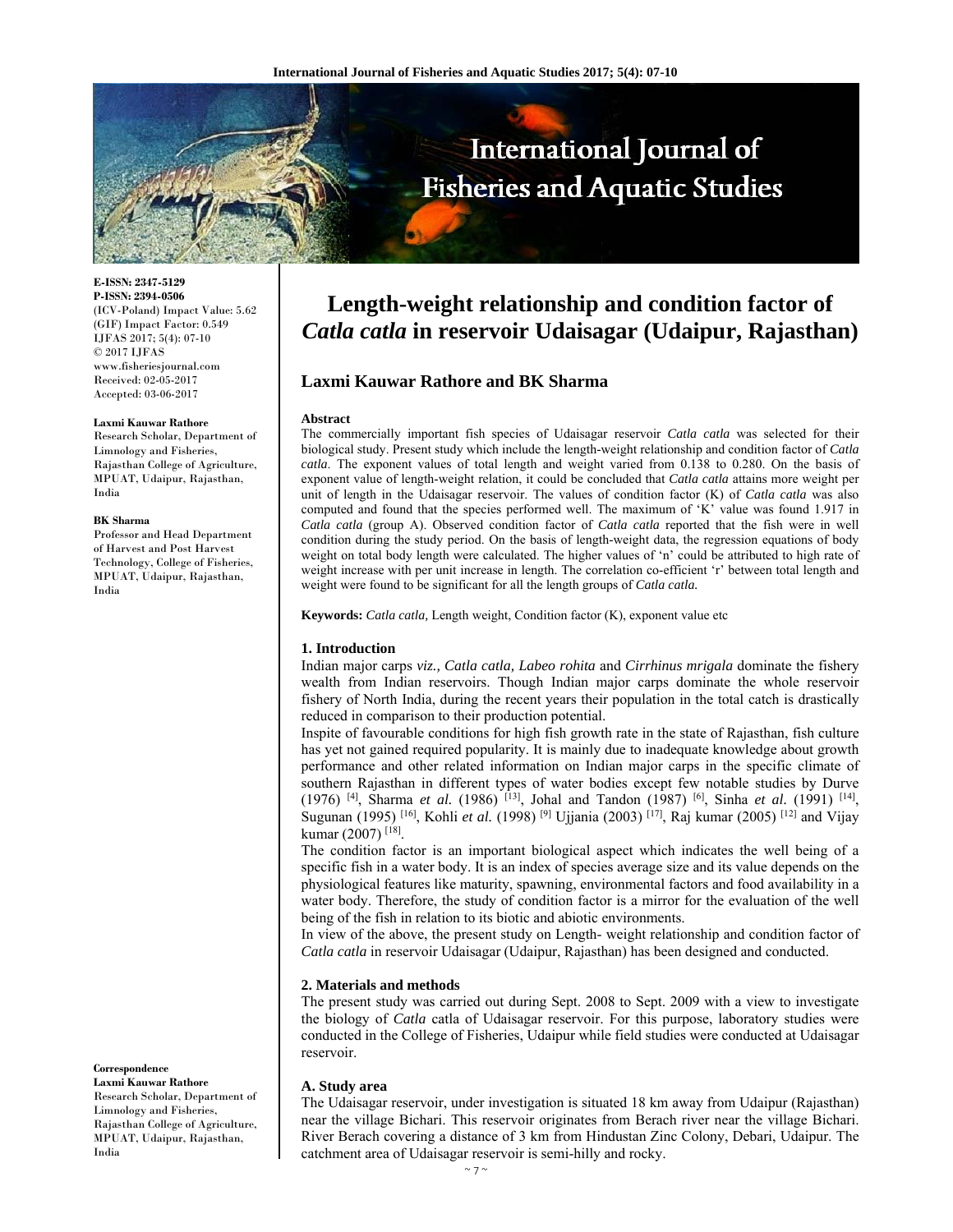# **B. Sample Collection**

## **Fishery Biological Study**

In order to study the biology of commercially important fish Catla, samples of fish *Catla catla* were collected from the commercial catches during fishing year 2008 at landing centre of Udaisagar reservoir.

## **A. Length-weight relationship**

About 500 specimens, of *Catla catla*, were collected during the fishing year 2008 from Udaisagar reservoir for the lengthweight relationship. The total length and weight of fish samples were measured in centimetre and gram, respectively. The samples collected for *Catla catla* were divided into four length groups i.e. 40.0-50.0, 50.0-60.0, 60.0-70.0 and 70.0- 80.0 cm and named as A, B, C and D, respectively. After grouping, the relationship (correlation and regression) between body weight and total body length for each group was calculated using following formula of Le Cren  $(1951)^{[11]}$ :  $W = aL^n$ 

Where,  $W = Weight of the fish in g$  $L = \text{Total length in cm}$  $a \& n =$ Constants

## **B. Condition factor or ponderal index (K)**

The condition factor or ponderal index (K) was determined using length and weight data of fish samples. The condition factor was calculated as per the standard method of Le Cren  $(1951)$ <sup>[11]</sup>.

 W x 100 K  $=$   $L^3$ Where,  $W =$  Observed weight of fish in g<br>  $L =$  Total length of fish in cm  $=$  Total length of fish in cm

## **C. Statistical analysis**

The data collected during the present investigation were processed for statistical analysis. The analysis of correlation coefficient and regression was done as per the method described by Snedecor and Cochran (1981)<sup>[15]</sup>. The lengthweight relationship was established using the linear equation of the form Log  $W = Log a + b Log L$ .

#### **3. Result**

## **Biological Studies**

Biological studies in fishes encompass fairly wider aspects of fish body functions and in a research, it is impossible to touch all aspects in details. As such, only the following aspects of the fish biology of *Catla catla* have been dealt with below:

(A) Length-weight relationship

(B) Condition factor or ponderal index

#### **(A) Length-weight relationship**

For the purpose, the fishes selected for the study were grouped into 4 length groups i.e., A-40.0 to 50.0 cm, B-50.0 to 60.0 cm, C-60.0 to 70.0 cm and D-70.0 to 80.0 cm. It would be seen from Table 1.1 and Fig.1.1 that *Catla catla* from Udaisagar reservoir was primarily dominated by C length-group (50.46%) while the other length group *viz*., D, A and B followed in the same sequential order, with percentage of 36.4%, 7.2% and 6.0% respectively.

The statistical relationships of body-weight with total bodylength in the case of *Catla catla* were highly significant as seen by significant correlation coefficients (r value) indicated in the Table 1.1 for all the length groups. It may be noted here that the highest 'r' value  $(0.775)$  was in C length-group followed by length-groups D (0.741), A (0.648) and B (0.557).Table 1.1 also depicts that *Catla catla* deviated from Cube law at all the length groups. The exponent 'n' values for body-weight and total body-length ranged between 0.138 and 0.280. The above highest and lowest values of 'n' were observed in length groups D and B, respectively. For other length-groups i.e. A and C, the exponent values were 0.197 and 0.228, respectively.

The values of 'a' constant for different length-groups ranged between -3.810 and -14.741 (Table 1.1) This value was the highest in the length-group D (-14.741) followed by lengthgroup C (-10.137), A (-7.271) and B (-3.810). Fig-1 shows the graphical representation of relationship between logs of total body-weight with log of total body length.

## **(B) Condition factor/Ponderal index (K)**

The mean values of condition factor (K) for all the lengthgroups of *Catla catla and Labeo rohita* are shown in (Table.1.2). The 'K' values of *Catla catla* ranged between 1.484 and 2.278. The highest being recorded from the lengthgroup B. The highest 'K' value of B group was subsequently followed by those of A, C and D groups in the order of 1.917, 1.705 and 1.484 respectively.

## **4. Discussion**

Length weight relationship for any fish species gives its performance and well being in relation to habitat and helps in monitoring the status of fish stock for obtaining optimum yield. The length-weight relationship of Indian major carps has been discussed by Choudhary *et al.* (1982)<sup>[1]</sup>, Johal and Tandon (1987) [6], and Kumar *et.al.* (2007) [10] from different localities of India.

Studies on length-weight relationship have widely attracted the attention of fishery biologists. However, on Rajasthan waters such reservoirs are comparatively meagre. In the present study on length-weight relationship and exponent values for the carps, *Catla catla* and *Labeo rohita* from Udaisagar reservoir, Udaipur Rajasthan have been computed.

The observations on *Catla catla* clearly indicate that in all these fish morpho-metric parameters of the species showed the relationship between total body length and body weight were highly significant (Table 1.1 and 1.2). The results shown in the Tables 1.1 and 1.2 and Fig 1.1 point out a highly significant relationship between total body length and body weight of the fish. Coefficient of correlation (r) in respect of various parameters (Table 1.1 and 1.2) further indicated that relationship for morpho-metrical parameters were highly significant.

In the present study, the exponent value 'n' was found to be deviated from 'cube law' i.e. the values was 0.228. Such deviations from 'cube law' were also observed by earlier workers. Desai and Shrivastava (1990) <sup>[3]</sup> observed an exponent value of 2.9143 for Cirrhinus mrigala from Rihand reservoir. Johal and Kingra (1992b) [8] reported exponent values varying between 2.752 to 3.545 in three Indian major carps.

In Rajasthan Jain (2000) [5] reported a high variations in 'cube law' for *Catla catla, Labeo rohita* and *Cirrhinus mrigala* from Siliserh reservoir, and observed that availability of living space and food could strongly influence the values of exponent. Ujjania (2003)  $[17]$  attempted to workout length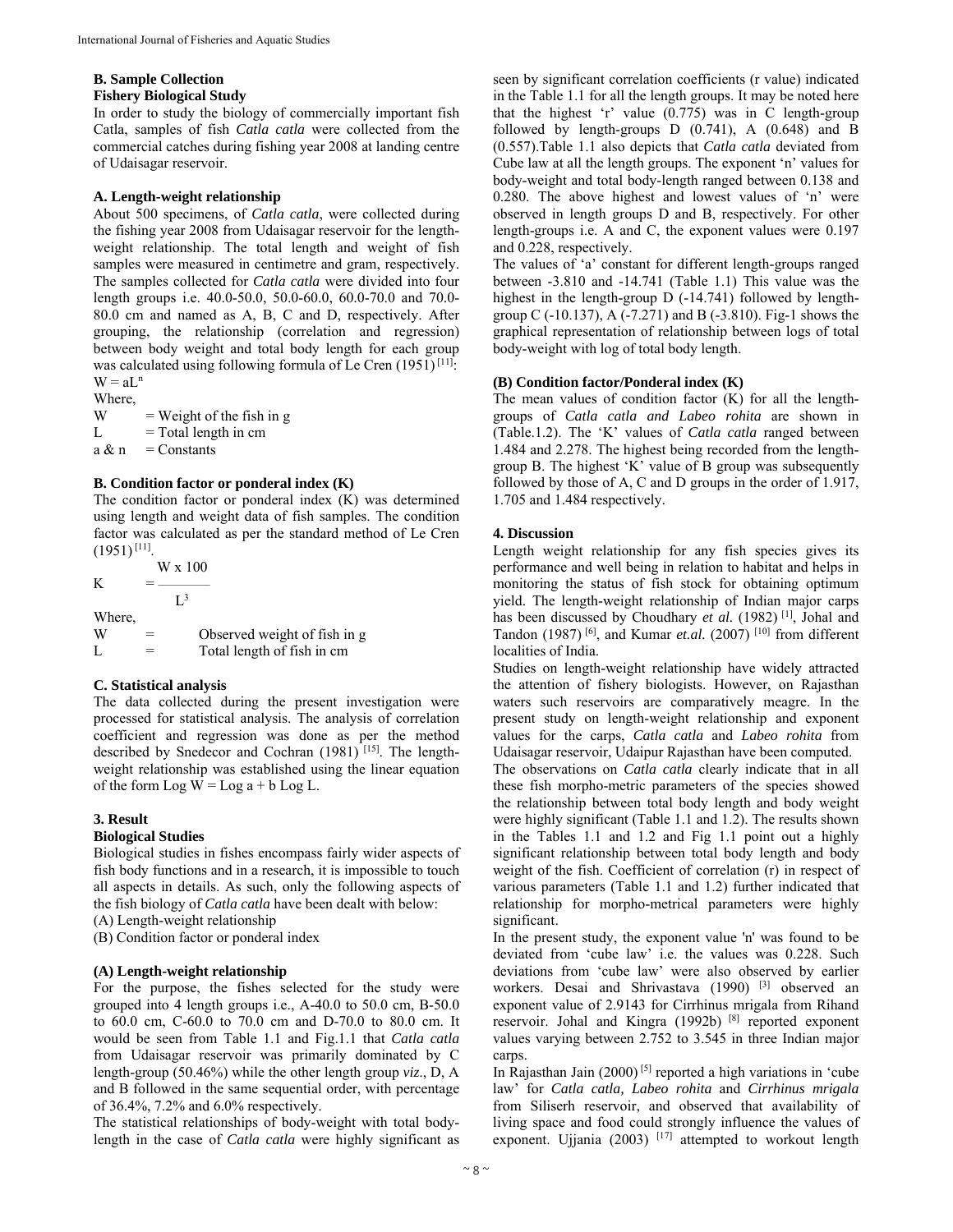weight relationship in three Indian major carps namely, *Catla catla, Labeo rohita* and *Cirrhinus mrigala* and reported a highly positive significant relationship between standard body length and body weight. He also reported the variations in the exponent value (n) of *Catla catla* at different length-weight groups from 3.160 to 3.805, 2.734 to 4.452 and 3.013 to 4.004 from Mahi Bajaj Sagar, Surwania dam and Aasan pond, respectively from southern Rajasthan. Further, the same author reported the exponent value 'n' to vary from 2.770 to 4.574, 2.853 to 4.056 and 2.685 to 4.455 in Three lengthgroups of rohu from the above stated three reservoirs in respective order.

From above discussion it may be seen that the exponent values obtained in the present study in respect of *Catla catla* of Udaisagar reservoir are comparable to those reported by Johal and Kingra (1992a) <sup>[7]</sup>, Jain (2000) <sup>[5]</sup> and Ujjania  $(2003)$ <sup>[17]</sup>.

Condition factor or ponderal index is a physiological indicator of the well being of any fish living in a giving environment. Low values of condition factor or K, as it is normally referred to in a fishery language, is a definite sign of non-allometric fish growth probably owing to the competition for the food and space within the different fish communities in a water body. In the present study, the K values of Catla varied between 1.273 and 1.484. The nearness of K value to 1.0 in the species clearly indicates the environmental suitability of the reservoir Udaisagar for good growth of fish.

Further, the high value of condition factor  $(K)$  in the present study is an indicator of higher increase in weight in relation to length. The higher 'K' value for catla supported by Choudhary *et al*. (1991) [2]. He reported that the oscillation of 'K' value in the case of *L*. *calbasu* between 1.15 and 1.26. In this connection, the observation of Jain  $(2000)$  [4] in respect of IMC in Seliserh reservoir are comparable and supportive. Ujjania (2003) [17] observed that the condition factors varying from 2.788-3.225 for catla, 2.053-2.339 for rohu and 1.779- 1.965 for mrigal. He also reported that such values of 'K' are indicative of the suitability of the water body for good fish growth. All the above studies support the presently made observations in catla and rohu of Udaisagar reservoir.

| Table 1.1: Correlation of total body length (cm) with body weight (kg) of <i>Catla catla</i> at different length groups |  |
|-------------------------------------------------------------------------------------------------------------------------|--|
|-------------------------------------------------------------------------------------------------------------------------|--|

| <b>S. No.</b> | Length    | Group | <b>Total No of Observation</b> | (%)<br><b>Frequency</b> | Mean $L\pm SD$     | Mean $W \pm SD$   | a' Value  | value<br>n' | r' value  |
|---------------|-----------|-------|--------------------------------|-------------------------|--------------------|-------------------|-----------|-------------|-----------|
|               | $40 - 50$ |       | 36                             |                         | $47.194\pm3.097$   | $2.015 \pm 0.940$ | $-7.271$  | 0.197       | $0.648**$ |
| ∼             | 50-60     |       | 30                             |                         | $54.867 \pm 3.627$ | $3.363 \pm 0.899$ | $-3.81$   | 0.138       | $0.557**$ |
|               | 60-70     |       | 252                            | 50.4                    | $66.259 \pm 3.583$ | $4.961\pm1.053$   | $-10.137$ | 0.228       | $0.775**$ |
|               | 70-80     |       | 182                            | 36.4                    | 75.372±3.240       | $6.357 \pm 1.218$ | $-14.741$ | 0.28        | $0.741**$ |

\*\* Significant at 1 % Level of significance

| <b>Table 1.2:</b> Condition factor of <i>Catla catla</i> |  |
|----------------------------------------------------------|--|
|----------------------------------------------------------|--|

| S. No. | Length groups (cm) | <b>Condition Factor (K)</b> |
|--------|--------------------|-----------------------------|
|        | $40 - 50$          | 1.9172                      |
|        | $50-60$            | 2.2785                      |
|        | 60-70              | 1.7055                      |
|        | 70-80              | 1.4846                      |



**Fig 1:** Length frequency distribution of Catla catla of Udaisagar Reservoir

## **5. Acknowledgement**

Authors record their sincere thanks to Dr. L.L. Sharma, Dean, College of Fisheries for their encouragement and for extending facilities for conducting this research

## **6. References**

- 1. Chouhary M, Kolekar V, Chandra R. Length-weight relationship and relative condition factor of four Indian major carps of river Brahmaputra, Assam. Journal of the Inland Fisheries Society of India. 1982; 14:42-48.
- 2. Chouhary CS, Sharma LL, Sharma SK, Saini VP. Some

aspects of Morpho-physiography of *Labeo calbasu* (Ham.) from Rana Pratap sagar reserviour, Rajasthan. Indian Journal of Fisheries. 1991; 38:207-211.

- 3. Desai VR, Shrivastava MP. Studies on age, growth and gear selectivity of Cirrhinus mrigala (Ham.) from Rihand reservoir, Uttar Pradesh. Indian Journal of Fisheries 1990; 37:305-311.
- Durve VS. The fish and fisheries of Lake Jaisamand, Rajasthan. Journal of the Inland Fisheries Society of India. 1976; 8:13-19.
- 5. Jain MK. Biology and Fisheries of Indian major carps from Siliserh reservoir, Alwar, Rajasthan. Ph.D. thesis submitted to MPUAT, Udaipur, 2000.
- 6. Johal MS, Tandon KK. Harvestable size of two Indian major carps. *VCSZ,* 1987; 51:177-182.
- 7. Johal MS, Kingra JS. Growth parameters of *Catla catla* (Ham.). HJEZ, 1992a; 6:1-6.
- 8. Johal MS, Kingra JS. Length-weight relationship of three Indian major carps from Jaisamand lake, Udaipur, Rajasthan, India. Bioved. 1992b; 3:55-56.
- 9. Kohli MPS, Prakash C, Jhadhav RJ. Aquatic productivity indices in four tribal districts of Rajasthan with special reference to fisheries development. PFB. 1998; 20:53-62.
- 10. Kumar M, Gaur SR, Shrivastava S, Barik P. Studies on the diversity of fish fauna in Dudhawa reservoir. Proceedings of DAE-BRNS NSL, Udaipur, (Rajasthan), 2007; 19-21:180-185.
- 11. Le Cren ED. The length-weight relationship and seasonal cycle in gonadal weight and condition in the Perch (Perca fluviatilis). JAE. 1951; 20:201-219.
- 12. Rajkumar. Studies on some aspects of fish biology and fisheries potential in relation to current water quality status of Daya reservoir, Udaipur, Rajasthan. Ph.D. thesis submitted to MPUAT, Udaipur, Rajasthan, 2005.
- 13. Sharma KP, Khatri IC, Kakhar VK. A study on the